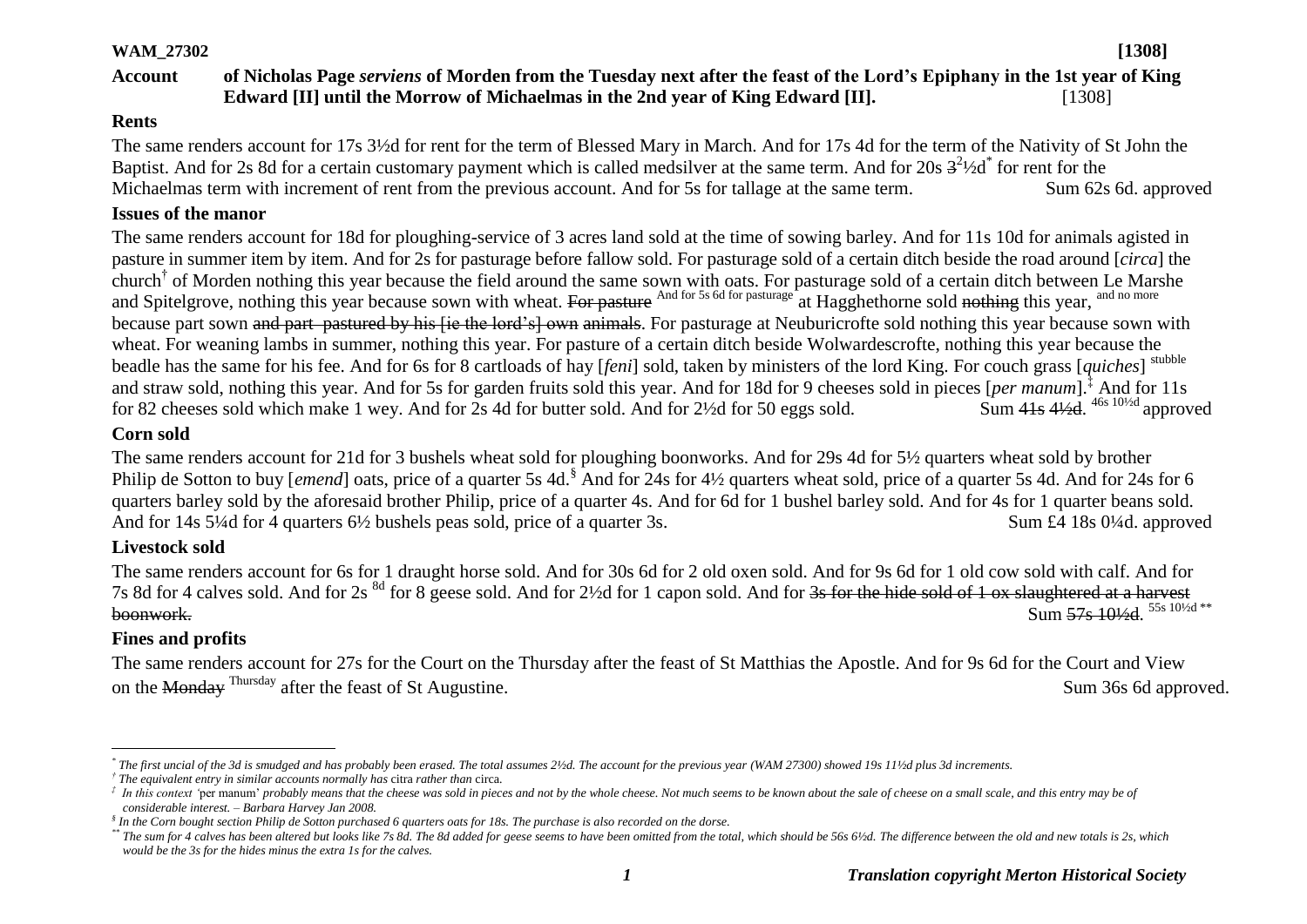#### *2 Translation copyright Merton Historical Society*

#### *†† 91s was spent in buying oats this year. Brother Philip raised a further 29s 4d towards this sum by selling excess wheat.*

# **Expenses**

# **Acquittances**

**Foreign receipts**

**Sold at the audit**

Of which in acquittance of rent of John Huberd beadle for three terms 22d.<sup>18d</sup> In acquittance of tallage of the same 4¼d. In acquittance of the same for a certain customary payment which is called medsilver 2d. In allowance made to the *serviens* for hay taken by ministers of the lord King 6d by because paid Sum 2s  $3\frac{4}{4}$ ,  $0\frac{1}{4}$  approved

**Sum total of receipts £19 3s 0¾d.**

## **Rent paid**

In rent paid to W de Kenardele for 3 terms 3s. Sum 3s. approved

# **Cost of ploughs**

In 3 sheaves 12 gads steel bought 2s 3d. In 8 pieces of iron bought 2s 1d. In applying the same iron and steel 4s 4d. In 5 plough feet bought 14d. In 21 shoes bought for draught horses with nails 12½d. In 100 nails bought for shoes 2d. In fitting the aforesaid shoes 2½d, viz 8 for 1d.

Sum 11s 3d. approved

## **Cost of carts**

In 1 pair of wheels bought 18d. In 1 pair of iron-bound wheels bought by brother Philip de Sotton 13s 4d. In hiring 2 sleds and 1 axle to bring the same from Westminster as far as Morden 2d. In 14 clouts with nails bought 13d. In 3 axles bought and fitted 10d. In 1 hair rope bought for binding horses in the field 2½d. In shoeing 2 carthorses for the aforesaid period 13½d. In grease bought 2½d. Sum 18s 5½d. approved

# **Costs of the mill**

In 1 basket of withies bought for the mill 2d. In nails bought for repairing the mill chest  $\frac{3}{4}$ d. In cogs and rungs bought for the mill 10½d. In repairing mill-bills with steel bought for the same 4½d. In nails bought for the walls of the mill and for the chest of the same 1d. In expenses made regarding repairs to the bed [*lectum*] ‡‡ of the mill with drawing water [*aqua haurienda*] and blocking up [*obscuranda*] around the same 6d. In nails bought for the same 1d. Sum 2s 1<sup>3/4</sup>d. approved

# **Building costs**

 $\overline{a}$ 

In stipend of 1 man roofing the hall and barn for 4 days 12d. Sum 12d. approved

The same renders account for 66s received from brother P de Sotton for buying [*emend*] oats by 1 tally.<sup>††</sup> Sum 66s. approved

The same answers for 17s 3<sup>1/2</sup>d for things sold at the audit. Sum 17s 3<sup>1</sup>/2d. approved

**WAM\_27302 [1308]**

*<sup>‡‡</sup> 'presumably horizontal beams used as a baseplate for the [water-]wall'. J Langdon* Mills in the Medieval Economy *(2004) p.88 note 94*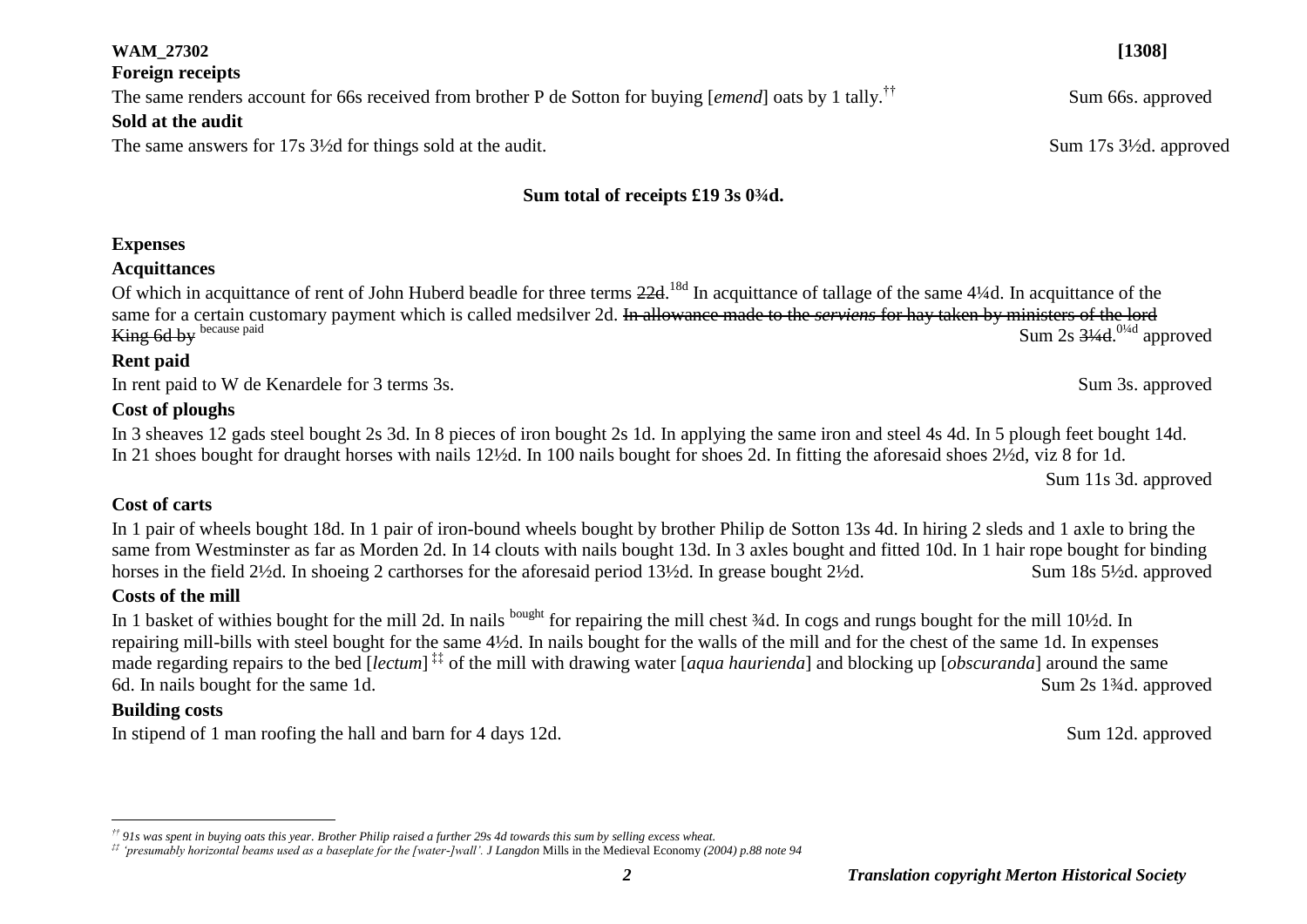#### **WAM\_27302 [1308]**

## **Mowing and hoeing**

In stipend of 20 men hoeing corn for 2 days, 8 for 1 day, 3s, each taking per day ¾d, and the rest by labour service. In mowing 11½ acres meadow this year 4s 9½d, price of an acre 5d because in harvest. Sum 7s 9½d. approved **Harvest costs** note: how much malt [*de tanto bras*]

In fish bought for the use of 22 men reaping at 2 dry boonworks by custom in harvest 13d. So few this year because 2 were at each in default therefore amerced in the Court after Michaelmas. And they reaped 2 acres wheat,  $4\frac{1}{2}$  acres barley.  $1\frac{1}{2}$  acres 1 rood beans.<sup>1 rood peas</sup> In fish bought for the use of 70 men reaping with the household servants at 2 boonworks (and 5 were in default at the same, of which 3 at the first boonwork, 2 at the second, therefore amerced as above), 73 <sup>men</sup> at the third, 2s 6½d. In meat bought for the same nothing because 1 ox from stock.<sup>5s 8½d</sup> In ale bought for the same nothing because from stock. And they reaped 53 acres wheat, 22 acres oats. And note that [customary] labourers reaped 13 acres wheat, 6 acres rye, 4 acres barley and 20 acres oats. In reaping  $2\frac{1}{2}$  acres wheat, 42 acres dredge and oats and 20 acres  $1 \text{ road}$  peas by piecework 26s 25s 11¾d, price of an acre 5d§§ this year for great dearth of [customary] labourers. In meat bought for the use of Roger the *serviens* for 2 comings, Nicholas the *serviens*, the beadle and dairy worker for 8½ weeks, 1 reap-reeve and 1 stacker for 5 weeks 6s 4½d. In ale bought for the same nothing because from stock. In fish bought for the same 2s 8d. In expenses of the 5 aforesaid,  $\ddot{\hspace{0.5cm}}^*$  6 household servants, 1 stacker, 1 smith and 2 millers for 'harvest goose'  $22\frac{1}{2}$ d. In candles bought 2d. Sum 41s 81/4d. 46s 43/4d

#### **Petty expenses**

In 2½ bushels salt bought 8d. 6½d In expenses of 13 household servants for Easter Day 19½d. In expenses of 16 men with their 8 ploughs ploughing a boonwork for 1 day, the *serviens*, the beadle, 4 servant ploughmen, 1 carter, 1 cowman, 1 dairy worker, 2 millers, and a smith the same day 4s 10d. In 2 spades bought 2d. In 2 [pieces of] iron bought for the same 5d. In making 1 quarter 1 bushel oats into meal for servants and drying 4 quarters malt 2½d, viz for a quarter ½d. In ½ ell of linen cloth bought for the dairy 2d. In rennet [*coagula*] bought for the same  $1\frac{1}{2}d$ . Sum 8s  $\frac{2\frac{1}{2}d}{d}$ . Sum 8s 21/<sub>2</sub>d.<sup>1d</sup>

#### **Fee of the** *Serviens*

In fee of Roger Atte Donne *serviens* 9s 4d by tally. Sum 9s 4d. approved

## **Stipends**

In stipend of 4 servant ploughmen <sup>and</sup> 1 carter for 3 terms 20s. In stipend of 1 dairy worker for the same period 3s. In stipend of 1 cowman for the same period 2s 2d. In stipend of 1 reap-reeve in harvest 3s. In stipend of 1 stacker 3s. In stipend of Nicholas *serviens* for 3 terms 10s.

Sum 41s 2d. approved

## **Threshing**

 $\overline{a}$ 

In threshing 13 quarters wheat, 2 quarters 3 bushels curall,  $5\frac{1}{2}$  quarters rye  $4s$   $7\frac{1}{2}$ ,  $3s$   $10\frac{1}{2}$  viz 9 bushels for  $3d$ ,  $2\frac{1}{2}$  In threshing  $12\frac{1}{2}$  quarters barley, 2 quarters 1 bushel beans, 12 quarters 6 bushels peas  $4s \frac{0}{64}$ , 3s  $0\frac{1}{2}$  viz 9 bushels for  $2d$ . <sup>11/2d</sup> In threshing 4 quarters 6 bushels dredge 5<sup>1</sup>/4d, viz 9 bushels for 1¼d. In threshing 22 quarters 2 bushels oats 19¾d, viz 9 bushels for 1d. In winnowing half the total of the said corn by piecework  $8\frac{1}{4}$ d, viz 4 quarters per 9 bushels for 1d. Sum  $\frac{11s}{3/4d}$ , <sup>9s 81/4d</sup> approved

*<sup>§§</sup> 64¾ acres @ 5d = 26s 11¾d, not the corrected 25s 11¾d.*

*<sup>\*\*\*</sup> The stacker made 6 aforesaid, but here is counted separately.*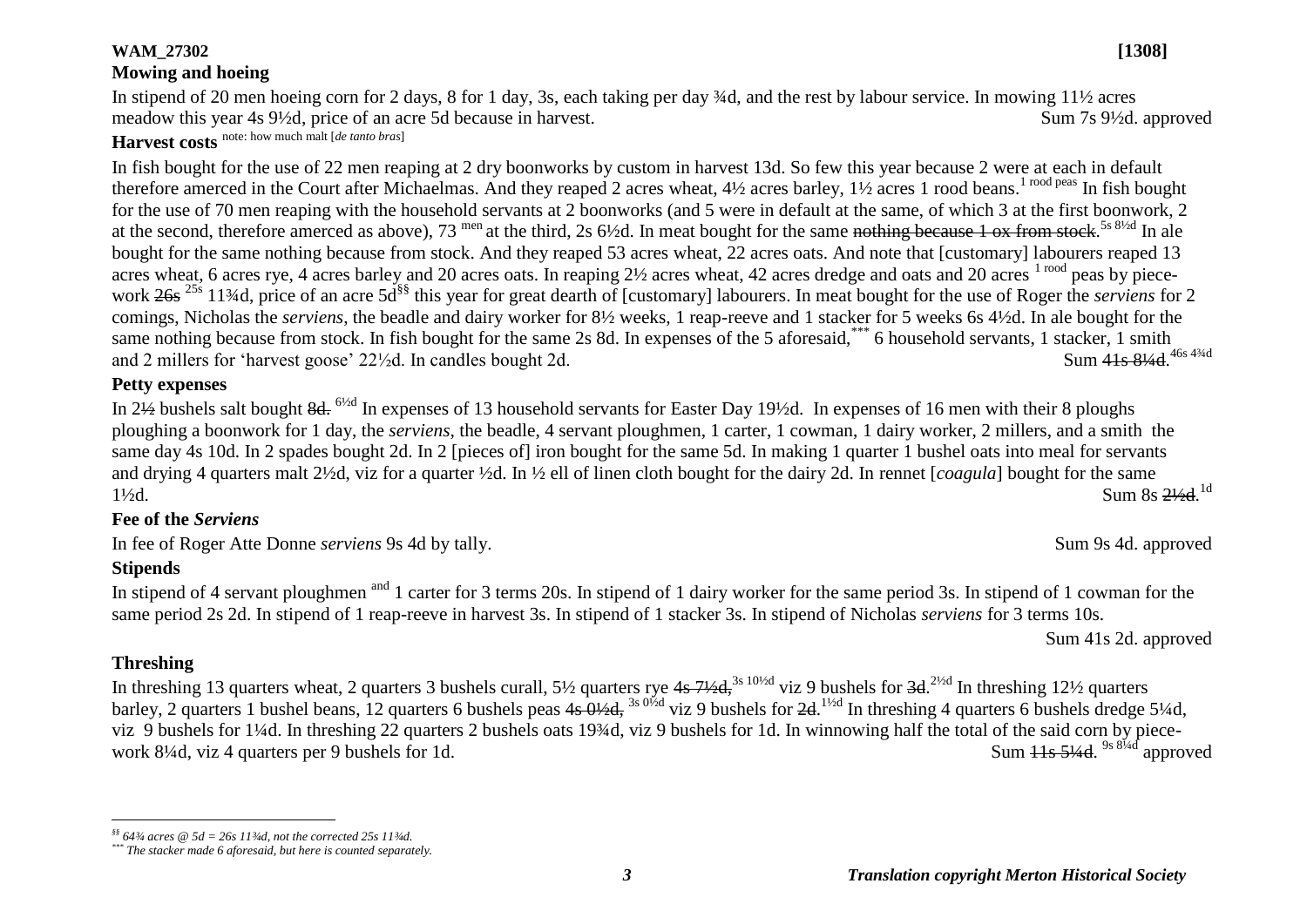| <b>WAM 27302</b>                                                                                                                                          | [1308]                             |
|-----------------------------------------------------------------------------------------------------------------------------------------------------------|------------------------------------|
| Corn bought                                                                                                                                               |                                    |
| In 23 quarters oats bought at Woodmansterne [ <i>Wodemannesthorne</i> ] by Roger Attedonne <i>serviens</i> 69s, per quarter 3s. In 6 quarters oats bought |                                    |
| by brother Philip de Sotton 18s. In 1½ quarters oats bought 4s.                                                                                           | Sum $\pounds4$ 11s.                |
| Livestock bought                                                                                                                                          |                                    |
| In 1 mare bought 9s 2d. In 3 oxen bought 47s.                                                                                                             | Sum 56s 2d.                        |
| <b>Expenses of visitors</b>                                                                                                                               |                                    |
| In expenses of brother Philip de Sotton the bailiff 5s 0½ d by 2 tallies.                                                                                 | Sum 5s 0½d.                        |
| <b>Foreign expenses</b>                                                                                                                                   |                                    |
| In expenses of various people [diversorum] with their carts fetching oats at Woodmansterne for boonworks on occasions 5d. In ferrying corn                |                                    |
| from the parsonage at Lambeth towards Westminster on 3 occasions 6d.                                                                                      | Sum 11d.                           |
|                                                                                                                                                           |                                    |
| Sum of all expenses and deliveries £15 13s 5 <sup>1</sup> / <sub>2</sub> d. And so he owes 69s 7 <sup>1</sup> / <sub>4</sub> d.                           | Sum of all expenses and deliveries |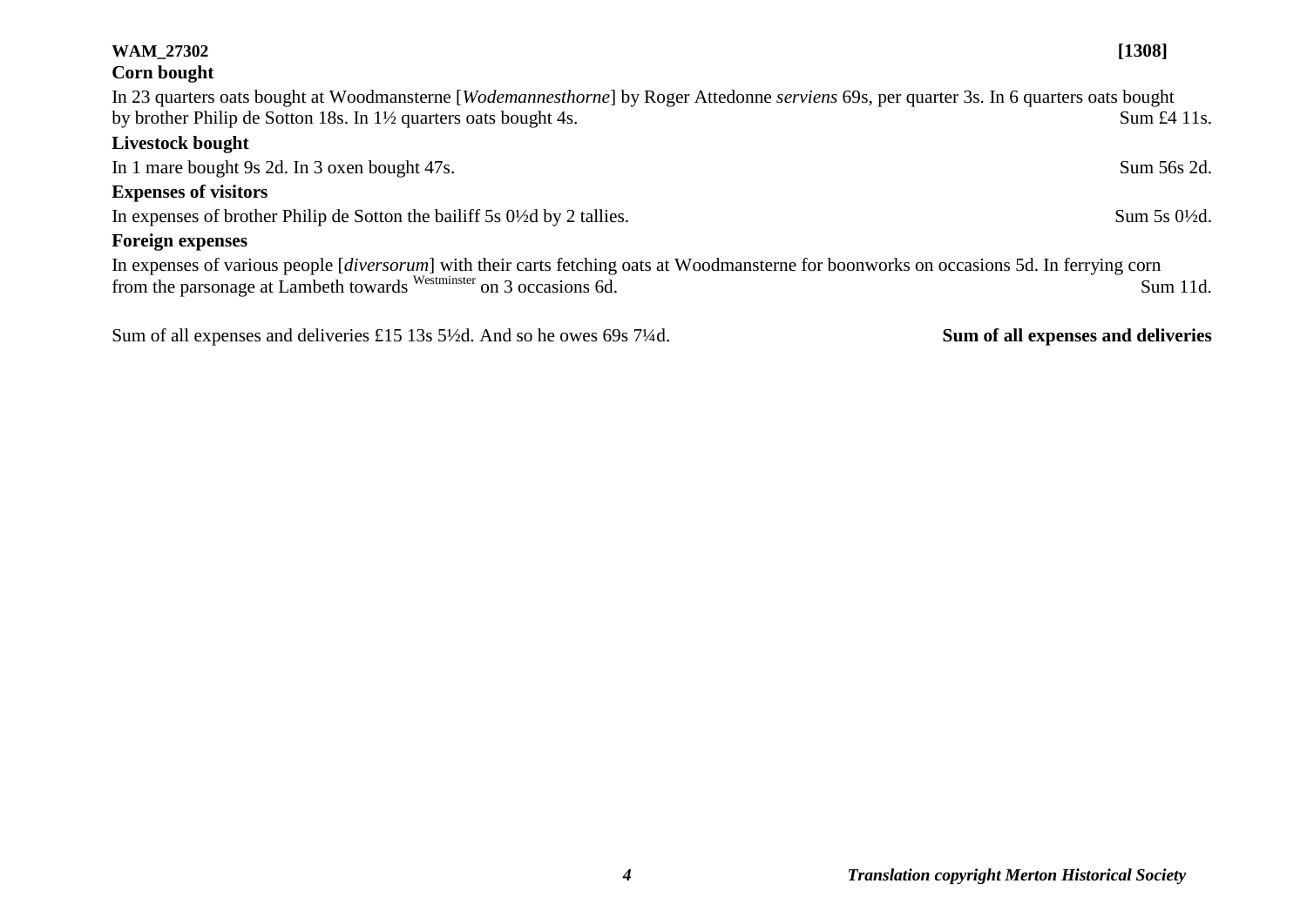$\overline{a}$ 

# *DORSE*

# **Issues of the Grange**

| Wheat<br>3 quarters $\frac{1}{2}$ bushel<br>more than 2½-fold | The same renders account for 3½ quarters wheat from the remaining. And for 13 quarters wheat, 2 quarters 3 bushels curall of the same<br>threshed by piece-work by tally. Sum 18 quarters 7 bushels.                                                                                                                                                                                                                                                                                            |
|---------------------------------------------------------------|-------------------------------------------------------------------------------------------------------------------------------------------------------------------------------------------------------------------------------------------------------------------------------------------------------------------------------------------------------------------------------------------------------------------------------------------------------------------------------------------------|
| Of which                                                      | In household expenses in harvest 1/2 quarter. In expenses as regards harvest boonworks 1 quarter 1 bushel. In livery of Nicholas serviens<br>from the Tuesday next after the Lord's Epiphany until the feast of blessed Peter ad Vincula for 29 weeks 3 quarters 5 bushels, taking<br>per week 1 bushel. In making maslin for servants' livery 2 quarters 3 bushels curall. In making malt 1/2 quarter. In sale 10 quarters 3<br>bushels wheat. Sum 181/2 quarters. And there remain 3 bushels. |
| Rye                                                           | The same renders account for $5\frac{1}{2}$ quarters rye threshed by piece-work by 1 tally.                                                                                                                                                                                                                                                                                                                                                                                                     |
| 3bushels over 3-<br>$fold^{\dagger \dagger \dagger}$          |                                                                                                                                                                                                                                                                                                                                                                                                                                                                                                 |
| Of which                                                      | In expenses of haymaking 1 bushel. In household expenses in harvest 1/2 quarter. In expenses as regards harvest boonworks 1 quarter 2<br>bushels. In making maslin for servants' livery 3 quarters 5 bushels. Sum as above. And none remains.                                                                                                                                                                                                                                                   |
| <b>Barley</b><br>1 bushel more than<br>3-fold                 | The same renders account for 12½ quarters barley threshed by piece-work by 1 tally.                                                                                                                                                                                                                                                                                                                                                                                                             |
| Of which                                                      | In sowing over 8½ acres, 4 quarters 2 bushels, viz over the acre 1/2 quarter. In customary payment to the sower 1 bushel. In making malt<br>1 quarter. In sale 6 quarters. <sup>I bushel</sup> In making maslin for servants' livery $\frac{1}{2}$ quarter. Sum 12 quarters. And there remains $\frac{1}{2}$ quarter.                                                                                                                                                                           |
| <b>Beans</b>                                                  | The same renders account for 2 quarters 1 bushel beans threshed by piece-work by 1 tally. And for 1 bushel of issue at the audit as/so<br>that $[ut]$ he answers for two times the grain.                                                                                                                                                                                                                                                                                                       |
| Of which                                                      | In planting over $1\frac{1}{2}$ acres 1 rood, $1$ quarter $\frac{1}{2}$ bushel 1 peck by tally. In planting in the garden 1 peck. In sale 1 quarter. In sale at the audit<br>1 bushel for 6d. Sum as above. And none remains.                                                                                                                                                                                                                                                                   |
| <b>Peas</b>                                                   | The same renders account for 12 quarters 6 bushels peas threshed by piece-work by 1 tally.                                                                                                                                                                                                                                                                                                                                                                                                      |
| 1 quarter 2 bushels<br>more than 6-fold                       |                                                                                                                                                                                                                                                                                                                                                                                                                                                                                                 |
| Of which                                                      | In sowing over 20 <sup>1</sup> / <sub>2</sub> acres, 5 quarters 1 bushel, viz over the acre 2 bushels. In making maslin for servants' livery 2 quarters 6 <sup>1</sup> / <sub>2</sub> bushels.<br>In sale 4 quarters $6\frac{1}{2}$ bushels. Sum as above. And none remains.                                                                                                                                                                                                                    |

*<sup>†††</sup> The yield relates to issue shown in previous account, including issue from John Schutte's land, in the lord's hand. Barley and peas yield also includes issue from John Schutte's land, but not wheat or oats.*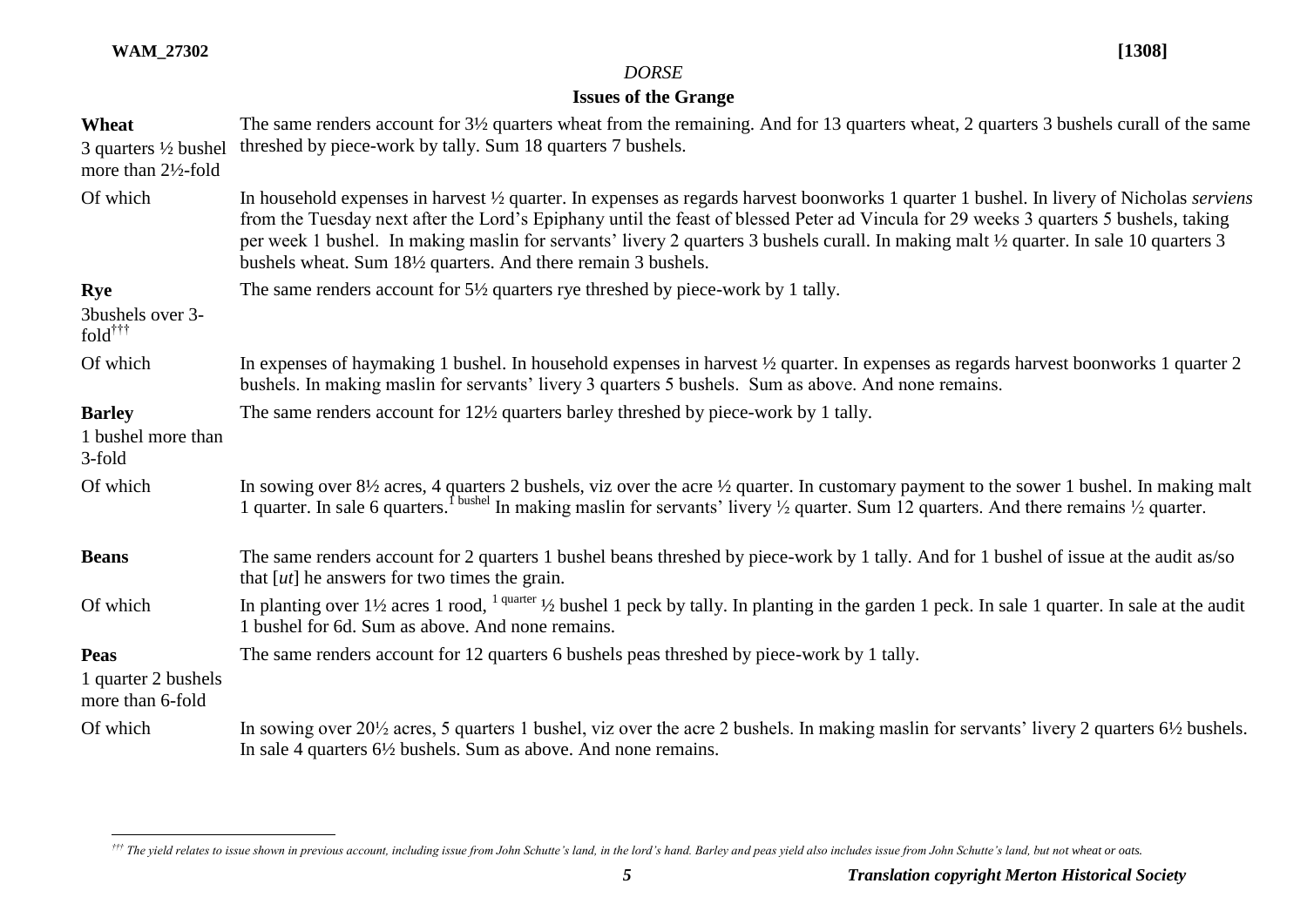| <b>WAM_27302</b>                     | [1308]                                                                                                                                                                                                                                                                                                                                                                                                                                                                                                                                                                                                                                                                                                                                  |
|--------------------------------------|-----------------------------------------------------------------------------------------------------------------------------------------------------------------------------------------------------------------------------------------------------------------------------------------------------------------------------------------------------------------------------------------------------------------------------------------------------------------------------------------------------------------------------------------------------------------------------------------------------------------------------------------------------------------------------------------------------------------------------------------|
| <b>Dredge</b><br>2 bushels less than | The same renders account for 4 quarters 6 bushels dredge threshed by piece-work by 1 tally.                                                                                                                                                                                                                                                                                                                                                                                                                                                                                                                                                                                                                                             |
| 5-fold                               |                                                                                                                                                                                                                                                                                                                                                                                                                                                                                                                                                                                                                                                                                                                                         |
| Of which                             | In sowing over 4 acres, 2 quarters by tally. In making malt $2\frac{1}{2}$ quarters. In maslin for servants' livery 1 bushel. In fattening geese,<br>eapons and hens 1 bushel. In sale at the audit 1 bushel for 5d. Sum as above.                                                                                                                                                                                                                                                                                                                                                                                                                                                                                                      |
| Oats                                 | The same renders account for 5 bushels oats from the remaining. And for 22 quarters 2 bushels oats threshed by piece-work by 1 tally.<br>And for 5 quarters estimated in sheaves for ox fodder. And for 30½ quarters of purchase. And for 2 bushels of issue at the audit as he<br>answered $[r']$ at sown. <sup>‡‡‡</sup> Sum 58 quarters $\frac{3 \text{ bushels}}{2}$ <sup>5 bushels</sup>                                                                                                                                                                                                                                                                                                                                           |
| Of which                             | In sowing over 80 acres 40 quarters, viz over the acre $\frac{1}{2}$ quarter. In making meal 1 quarter + bushel. In fodder for 2 carthorses from the<br>Wednesday next after the feast of the Lord's Epiphany until the day of St Nicomedes for 134 nights, <sup>§§§</sup> 8 quarters 3 bushels, taking per<br>night 1/2 bushel. In ox fodder by estimation in sheaves 5 quarters. In expenses of brother Philip de Sotton the bailiff 3 bushels by 2<br>tallies. In expenses of R Attedonne the <i>serviens</i> 1 quarter by tally. Also given to various ministers of the King and Queen for not taking<br>oats and other [things] in the manor 2½ quarters. In sale at the audit 3 bushels for 13½d. Sum as above. And none remains. |
| <b>Servants' livery</b>              | The same renders account for 2 quarters 3 bushels curall wheat, 3 quarters 5 bushels rye, 1/2 quarter barley, 2 quarters 61/2 bushels peas,<br>1 bushel dredge made. And for 13 quarters 5 bushels of issue of the mill by tally. Sum 23 quarters 1/2 bushel.                                                                                                                                                                                                                                                                                                                                                                                                                                                                           |
| Of which                             | In livery of 1 carter and 4 servant ploughmen from the Saturday before the feast of St Vincent until Michaelmas for 36 weeks 18<br>quarters, each taking a quarter per 10 weeks. In livery of 1 dairy worker from the feast of St Hilary until the aforesaid time except for 81/2<br>weeks in harvest, 2 quarters 3 bushels, taking a quarter per 12 weeks. In livery of 1 cowman and the same sent to harrow from the feast of<br>Epiphany until the same time 2 quarters $5\frac{1}{2}$ bushels, taking a quarter per 14 weeks. Sum as above. And none remains.                                                                                                                                                                       |
| <b>Malt</b>                          | The same renders account for $\frac{1}{2}$ quarter wheat malt, 1 quarter barley malt, $2\frac{1}{2}$ quarters dredge malt made. And for $\frac{1}{2}$ bushel of<br>increment of barley malt. Sum 4 quarters $\frac{1}{2}$ bushel. <sup>1</sup> bushel And total accounted in household expenses in harvest and as regards harvest<br>boonworks 4 quarters 1 bushel In sale at the audit 1/2 bushel for 3d. **** A                                                                                                                                                                                                                                                                                                                       |
| <b>Oatmeal</b>                       | The same renders account for $1\frac{1}{2}$ bushels oatmeal from the remaining. And for $4\frac{1}{2}$ bushels made. Sum 6 bushels. And all accounted in<br>household expenses. And none remains.                                                                                                                                                                                                                                                                                                                                                                                                                                                                                                                                       |

 $\overline{a}$ 

*<sup>‡‡‡</sup> I.e. the yield was supposed to be the same as was sown, but in fact was 2 bushels short. Was this a mistake on the serviens' part, or had he fallen short of a quota?*

*<sup>§§§</sup> This should be 144 nights (10 Jan – 1 June).*

*<sup>\*\*\*\*</sup> This seems unnecessary. The total of 4 quarters 1 bushel has already been accounted for.*